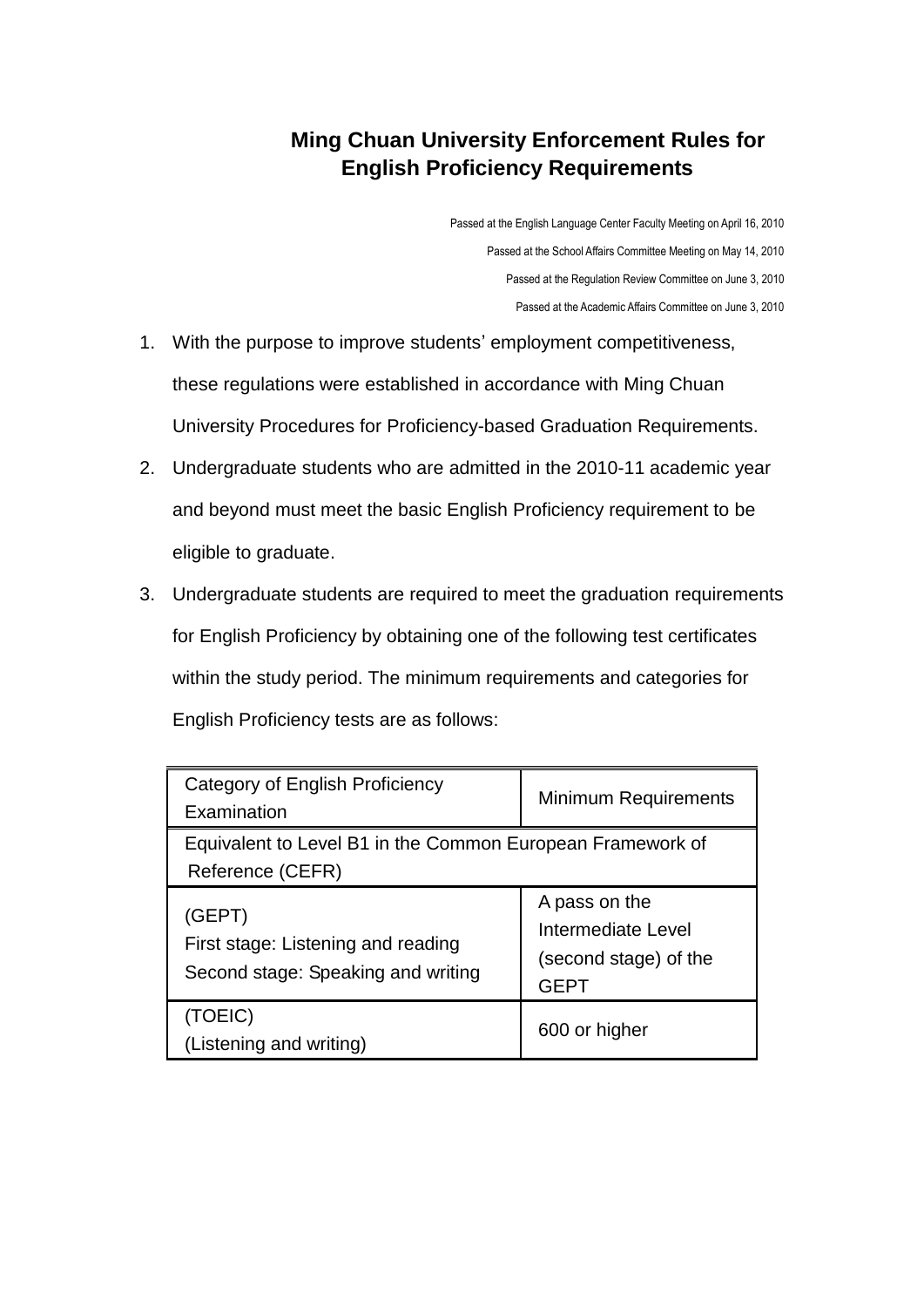| College Student English Proficiency      |                             |
|------------------------------------------|-----------------------------|
| Test                                     |                             |
| (CSEPT)                                  | Level 1: 230 or higher      |
| Level 1: Listening, comprehensive test   | Level 2: 240 or higher      |
| Level 2: Listening, grammar, vocabulary  |                             |
| and reading                              |                             |
|                                          | An internet-based TOEFL     |
| (TOEFL-iBT)                              | (iBT) score of 61 or higher |
| (Listening, speaking, reading and        | A paper-based TOEFL         |
| writing)                                 | (PBT) score of 500 or       |
|                                          | higher                      |
| (IELTS)                                  |                             |
| (Listening, speaking, reading and        | 4.5                         |
| writing)                                 |                             |
| Foreign Language Proficiency Test -      |                             |
| English) FLPT                            | A minimum total grade of    |
| (Listening, speaking, reading and        | 240 on listening, reading   |
| writing)                                 | and writing tests           |
|                                          |                             |
| <b>Business Language Testing Service</b> |                             |
| (BULATS)                                 | Level 3: 68 or higher       |
| (Listening, speaking, reading and        |                             |
| writing)                                 |                             |

Students studying in Applied English Department or International College should acquire higher test scores than the minimum requirements. Specific requirements will be established in other regulations.

- 4. Should any undergraduate student be unable to meet any of the above requirements before entering their fourth year, they must take the following measures to meet graduation eligibility.
	- (1) Enroll in and pass non-credit Workplace English I and II, each for one semester
	- (2) Take above-mentioned English proficiency tests and meet the minimum requirements.